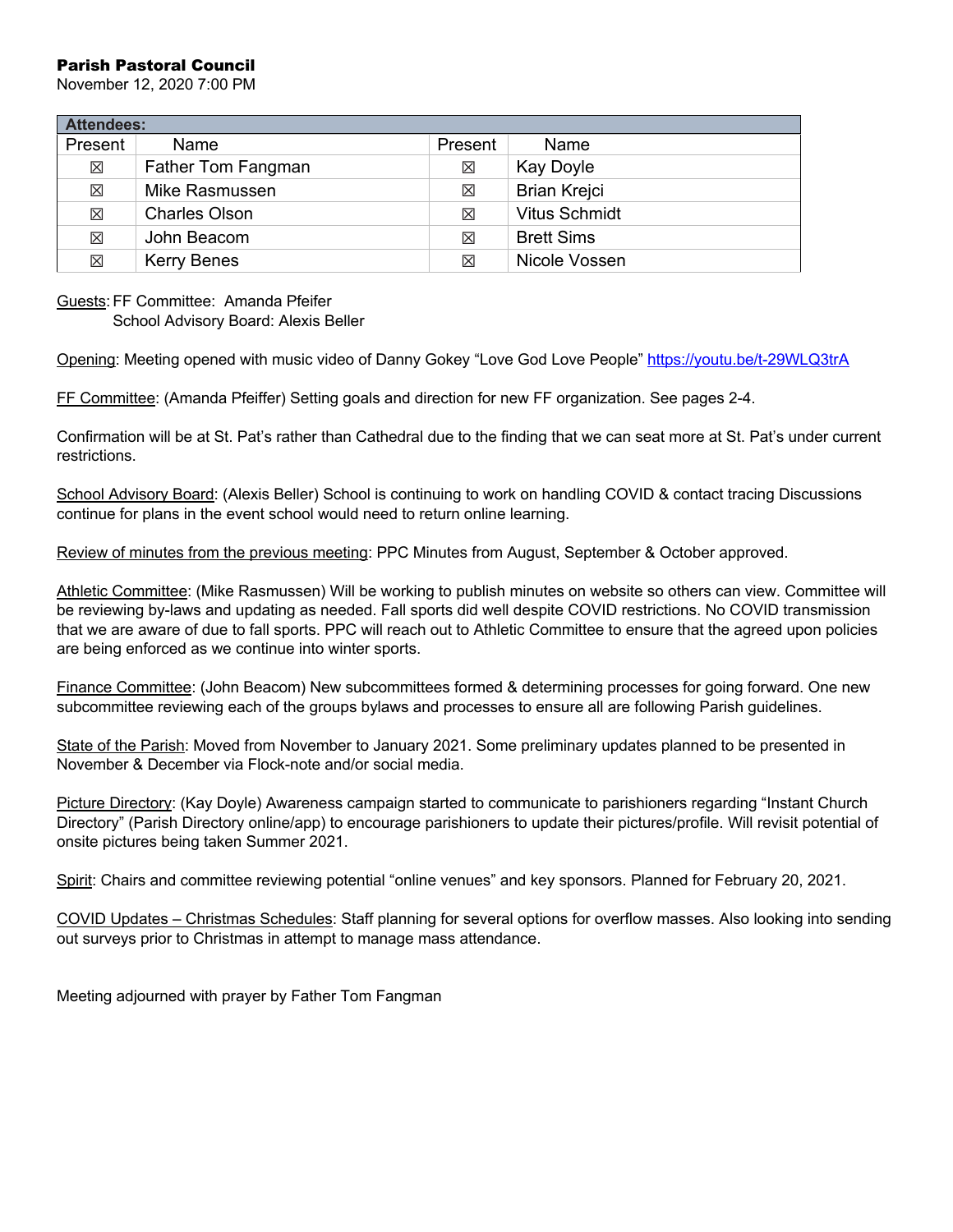# Objectives & Key Results **St. Patrick's Elkhorn - Faith Formation Office**



## UNIFIED TEAM ALIGNED TO SERVE

- 
- Weekly team meetings centered in prayer<br>Strategic alignment of time and talent to b<br>support each other in our various roles an<br>responsibilities Strategic alignment of time and talent to best support each other in our various roles and responsibilities
	- Identify and define overall mission of the office



# SUPPORT PARISH FAMILIES & MEET THEM WHERE THEY ARE AT

- 
- School
- Youth Ministry
- **Sacramental Preparation**
- **•** Spiritual Mentoring



### DETERMINE HOW TO REST SERVE THE PARISH **COMMUNITY**

- 03 Family Faith Formation: Surveys and one-onones with small group leaders & parents
- Identify affinity groups and indicate how each one works within the threshold of conversion
- Align ministry efforts with the identified areas of need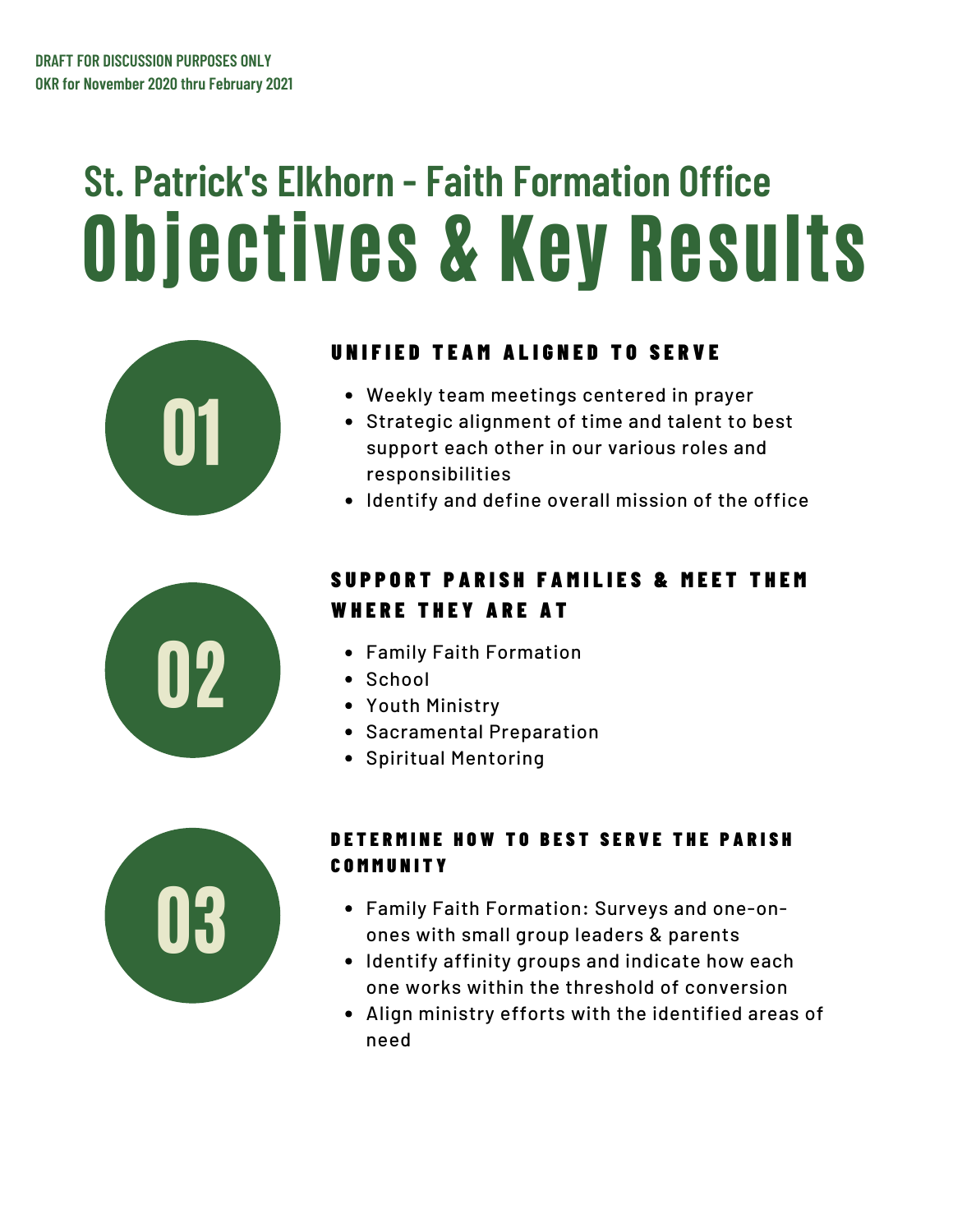#### **Family Faith Formation**

- October Sacrament of Baptism & Rosary Month
- November Circle of Grace as required by the Archdiocese & Advent Challenge
- December the Sacrament of Confirmation
	- o Live Stream portions from the church. Groups have the option to zoom if so desired.
- Developing plans for more Virtual Engagement beginning next month
- Fall Sacrament Preparation is now complete
- First Eucharist Masses through November 22nd

#### **Adult Ministry - in progress**

- Alpha Tuesday morning and Tuesday evenings
- Alpha 2 Wednesday evenings
- Alpha 3 Thursday evenings
- Foundational Prayer Erin leading Wednesday morning
- That Man Is You Friday mornings Started in October Chris Bober leading

#### **Adult Ministry - Strategic Plans**

- Lay the groundwork for a new parishioner mentoring program that provides a buddy for spiritual and communal support.
- Evaluate and develop additional "After-Alpha" programs to support participants on their faith journey.
- Establish an online prayer, support, and social community for parishioners to connect with each other during the pandemic.
- Begin Flocknote videos for past participants in parish men and women's groups (e.g., Men's Club, Women of St Pats, TMIY, Faith Formation) to encourage their re-engagement